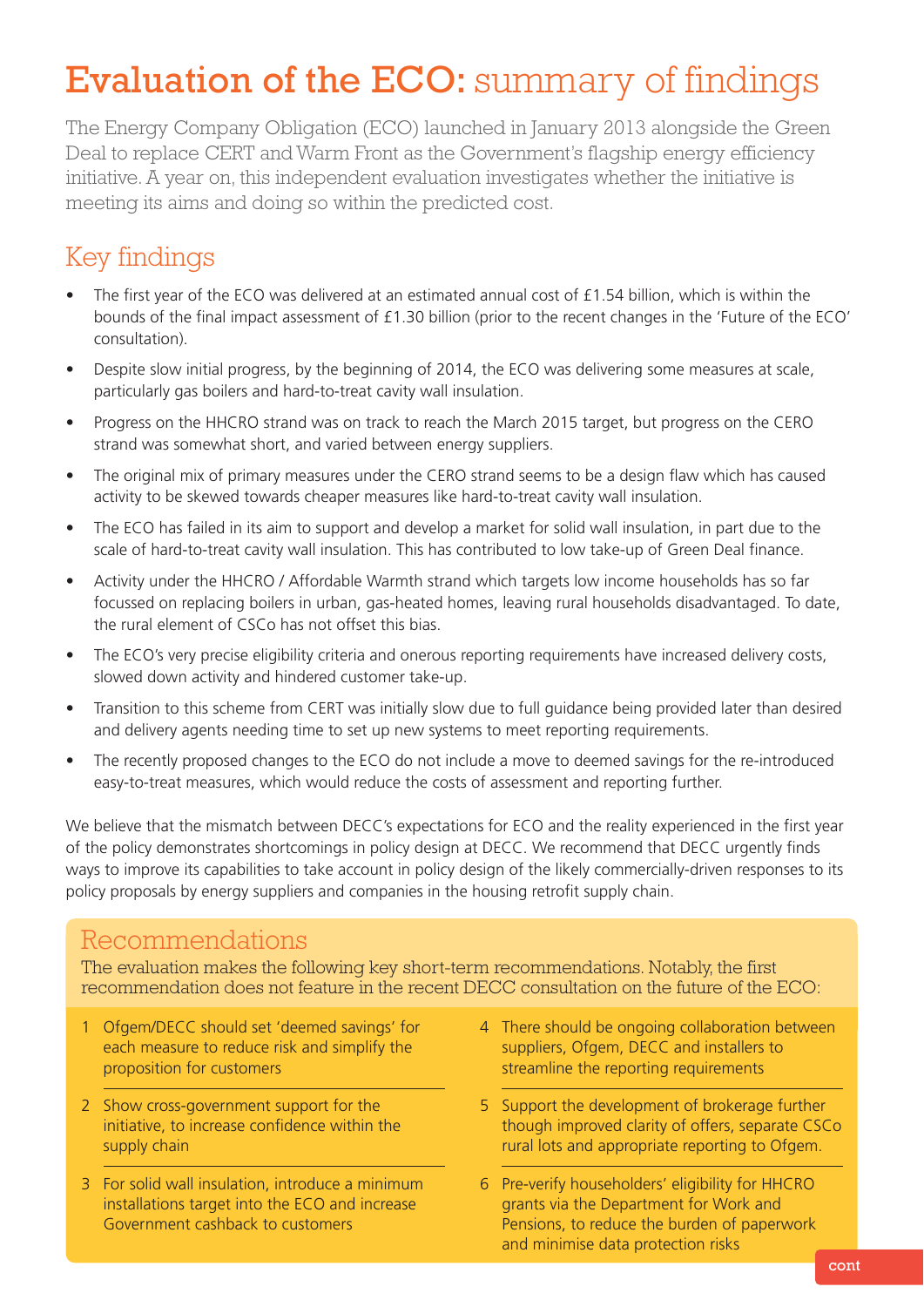# Methodology

This evaluation involved a mixture of qualitative and quantitative surveys with the ECO supply chain, and detailed analysis of energy suppliers' data on costs and progress. Read the full report for a detailed summary of the methodology.

# Analysis of costs and progress: key findings

Our analysis predicts a delivery cost of £1.54 billion per year with an estimated cost on bills for a dual fuel customer of £63. This is comparable with the value estimated by DECC in their final impact assessment. This is only an analysis of the ECO's first year, so it is difficult to draw long-term conclusions about delivery cost.

The contract approach for the delivery of the ECO does not appear to make a significant difference to the cost. For example, using brokerage, the total delivery cost would be slightly lower at £1.48 billion (N.B. that mandating brokerage would change this cost profile). The activity on brokerage has declined in recent months with the cost paid for measures dropping significantly. This is due to suppliers' progress on the HHCRO strand, and government announcements of changes with the 'future of the ECO' consultation.

### CERO and the scale of HTTC activity

Whilst the delivery costs in 2013 were within the scale of the impact assessment, this was predominantly due to the amount of hard-to-treat cavity wall (HTTC) activity. 76% of all CERO measures in the dataset were HTTC installations. Our analysis suggests that the prices paid for these measures may in many cases be in excess of their market value. The cost of HTTC varies, with many potentially costing far less than the amount paid for delivery. Whilst these numbers do not reflect DECC's impact assessment predictions, they do reflect the market reality of the policy:

- Suppliers are choosing the cheaper of the two eligible CERO measures to discharge the obligation at least cost to their customers.
- The supply chain for cavity wall insulation was already well developed and adapting their business to HTTC was more straightforward than focussing on solid wall insulation.
- The size of the HTTC market is sufficient to allow all suppliers to avoid installing solid wall insulation in high volumes at a higher cost. (Note that the mix of measures varies by supplier.)

The approach of the recent Government consultation is to limit the HTTC market by reintroducing easy-totreat cavity wall insulation and loft insulation as a primary measure under CERO. To reduce the cost of the obligation, the announcements also included a 33% reduction in CERO for the period to 2015 with a target for the 2015-2017 period reflecting this same level of activity.

The original Green Deal and ECO consultation document set out the Government's vision of a whole-house approach to energy efficiency where a household installed multiple measures as a package. Our analysis found that, in reality, 18% of measures were installed as part of a package, while the other 82% were installed on their own.

### Solid wall insulation and the impact on the Green Deal

The encouraging costs of delivery mask the ECO's failure to support the supply chain for solid wall insulation. The number of solid wall insulation installations (just under 27,518 at the end of December 2013) is significantly short of that required to meet the Government's original aspirations for 1.2 to 1.3 million installations by 2020, or 175,000 by March 2015.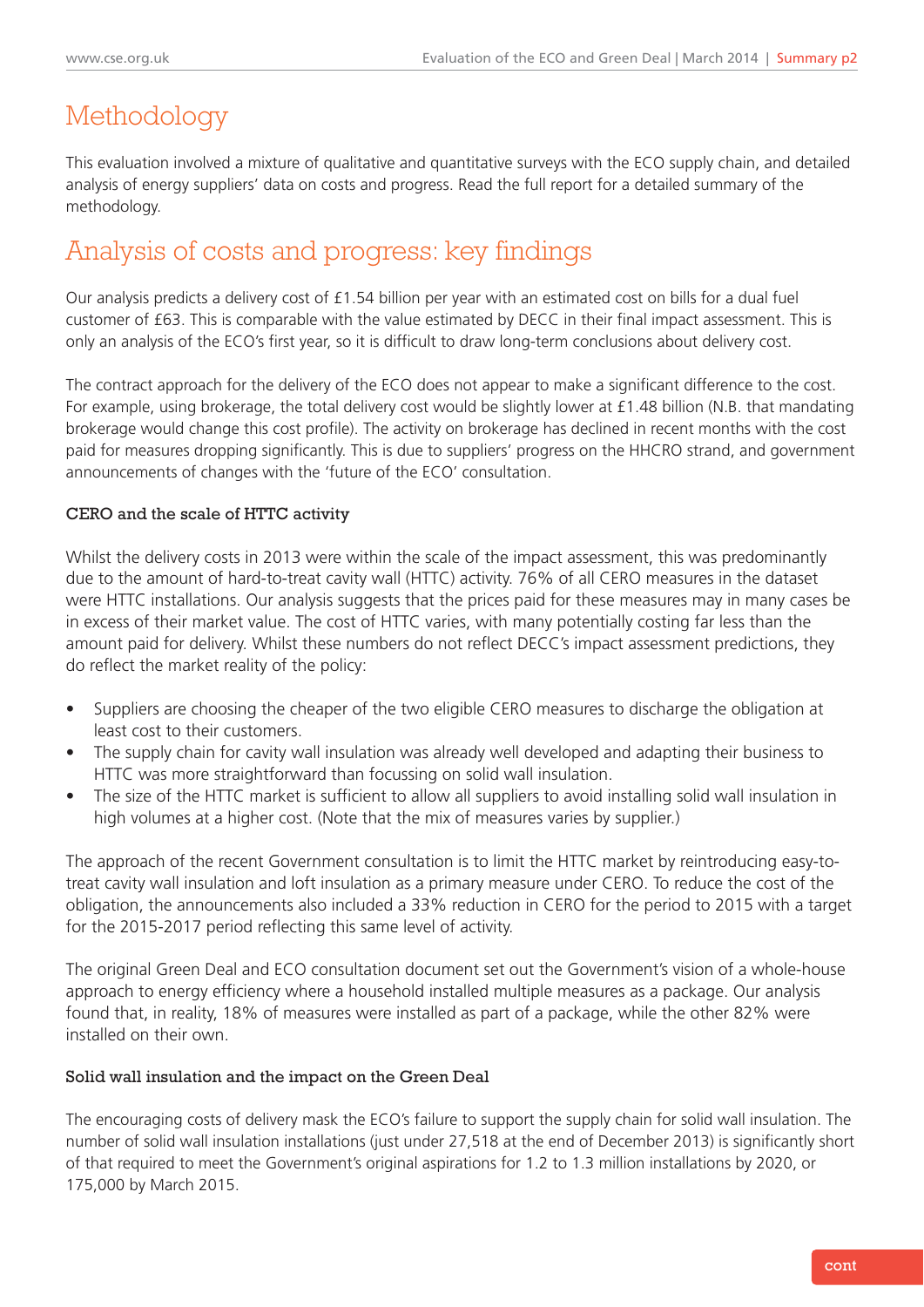The level of funding available for solid wall insulation is not enough to enable installation at no upfront cost, even when Green Deal finance is added to an ECO grant, making this still an unattractive (or impossible) option for householders who want it. Furthermore, the size of the HTTC market meant that suppliers did not need to explore the price point required to encourage take up of solid wall insulation.

In response to the above issues, DECC's 'future of the ECO' consultation includes:

- A minimum target of 100,000 solid walls by 2017
- Higher cashbacks of £4,000 per customer for solid wall insulation (although this cannot be used in conjunction with ECO funding)

The minimum target for solid walls of 100,000 is likely to be predominantly achieved through direct contractual relationships with RSLs and local authorities. Our interviews suggested that several suppliers are seeking to develop these relationships, with CSCo area-based schemes seen as a good route to market. It is also worth noting that this proposed target (per year) is lower than the 82,000 houses that received solid wall insulation in 2012, before the ECO.

The proposed cashbacks are likely to make solid wall insulation a more attractive proposition for owner occupiers, particularly mid-terrace properties where the installed costs are lower and the level of subsidy (in this case) is no longer defined by the measure's savings. However, the total size of the funding pot and longevity of the cashback offer is unclear, particularly how many solid wall jobs the Government plan to fund by cashback over the next year and if funding will continue beyond that.

### Affordable Warmth and rural households

Our analysis of distribution of measures against the English, Welsh and Scottish indices of multiple deprivation (specifically, income deprivation) found that, in general, proportionally more households in the most deprived areas are receiving measures, when measures from all the ECO strands are added together. This is a success story, showing that the policy is more progressive overall than CERT was.

Our analysis of installations by heating fuel and rurality show that current activity is heavily skewed towards urban areas and homes heated by gas. For example, 99% of HHCRO delivery has been in homes heated by gas with 70% of the measures being gas boiler replacements.

Across Great Britain, urban areas have benefited significantly more than rural areas, with rural properties making up only 7.5% of all properties receiving measures to date. The rural safeguard element of CSCo was meant to ensure that vulnerable rural households were able to access funding. At present it appears that this aspect of the ECO is failing. A lack of guidance on the geographical location of qualifying rural areas has been a factor in hampering progress.

### Recommendations

### 1. Ofgem/DECC should set 'deemed savings' for each measure to reduce risk and simplify the proposition for customers

Based on feedback we have received, we believe a 10-15% cost reduction would be achieved if measures' savings were deemed in advance. To provide confidence that the customer is being offered the appropriate measure and allow compatibility with Green Deal Finance, the customer could still be given an assessment using the RdSAP and the EPC framework. This would provide a number of benefits, while removing the additional reporting burden associated with the current approach. The recent changes to the ECO notably do not include deemed savings, even for low cost measures like loft and standard cavity wall insulation (where the total cost of assessment and reporting may in some cases exceed that of the measure).